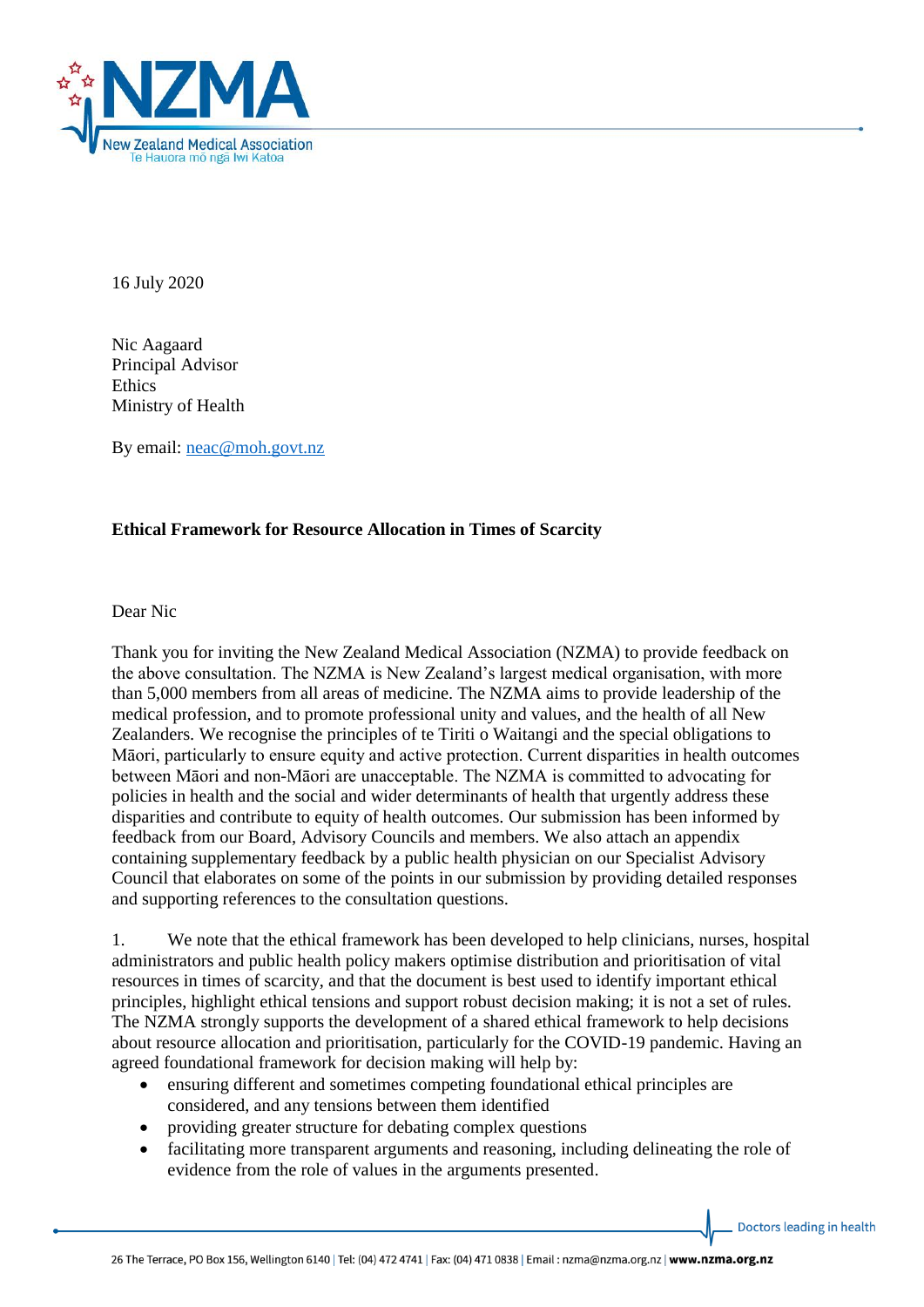## **Scope and Context**

2. We believe the document needs to more clearly identify and define its focus and scope. In particular, the document needs to be clear about whether it is about all prioritisation decisions or about prioritisation decisions during a pandemic. If its scope is limited to the latter (as seems to be the case), it is necessary to make the case for why the potentially hyperacute and extreme scarcity that could have been (or could still be) generated by a rampant upsurge in COVID-19 generates the need for rationing principles beyond the day-to-day rationing that happens routinely within our health services. They are on the same continuum, and scarcity is ubiquitous.

3. It would be useful for the document to identify some of the ways which decision making during a pandemic differs from that during other times. These could include the time pressures during a pandemic (information is changing all the time and decisions need to be made quickly) and the fact that widespread consultation is not possible because of these time pressures. Having wide agreement is also essential during a pandemic, hence the importance of trust in leaders and content specialists and the value of kotahitanga (unity), central to the concept of the "team of 5 million."

4. The unique challenges of a pandemic situation notwithstanding, we contend that the NEAC document would benefit from cataloguing the approaches to prioritisation and rationing that are already used in the health system. As the document stands, there is an impression that the principles outlined are made in a vacuum in a health sector not already dealing with scarcity. We suggest that principles of prioritisation/rationing that are currently in use could be identified and assessed for how they might or might not be fit for purpose for managing the surge in disease burden associated with a pandemic. In this regard, it would be useful to reference other health sector and public policy prioritisation/rationing frameworks in New Zealand and perhaps elsewhere.<sup>1</sup> Of particular note and of direct relevance to the example of vaccines given in the document are PHARMAC's rationing processes<sup>2</sup> and decision-making frameworks including its Factors for Consideration.<sup>3</sup>

5. We suggest the title of the document needs to be amended/expanded so that it is clear the document applies to resource allocation in a pandemic situation and is not intended as a generic guide to resource allocation in times of scarcity as it currently reads.

# **Harm minimisation**

 $\overline{a}$ 

6. While the framework captures most of the ethical tensions, we believe the principle of minimising harm is worth adding to the list of foundational ethical principles. It is conceptually distinct from the principles "getting the most out of resources" and "achieving equity." The concept of harm avoidance has particular relevance for vaccines where it is important to find the right balance between having reliable evidence of safety and the potential for benefit. Harm avoidance also has relevance for ICU care given the possibility of complications arising from such care leading to permanent disabilities or other forms of harm. Even PPE use can have

<sup>&</sup>lt;sup>1</sup> Marckmann G, et al. Putting public health ethics into practice: a systematic framework. Front Public Health. 2015;3:23. Available from [www.frontiersin.org/articles/10.3389/fpubh.2015.00023/full;](http://www.frontiersin.org/articles/10.3389/fpubh.2015.00023/full) Marsh K, et al. Prioritizing investments in public health: a multi-criteria decision analysis. J Public Health (Oxf). 2013;35(3):460-6. Available from<https://academic.oup.com/jpubhealth/article/35/3/460/1567336>

<sup>&</sup>lt;sup>2</sup> Grocott R. Applying Programme Budgeting Marginal Analysis in the Health Sector: 12 Years of Experience. Expert Rev Pharmacoecon Outcomes Res. 2009 Apr;9(2):181-7. Available from <https://www.tandfonline.com/doi/full/10.1586/erp.09.2>

<sup>&</sup>lt;sup>3</sup> Available from [https://www.pharmac.govt.nz/medicines/how-medicines-are-funded/factors-for](https://www.pharmac.govt.nz/medicines/how-medicines-are-funded/factors-for-consideration/supporting-information/)[consideration/supporting-information/](https://www.pharmac.govt.nz/medicines/how-medicines-are-funded/factors-for-consideration/supporting-information/)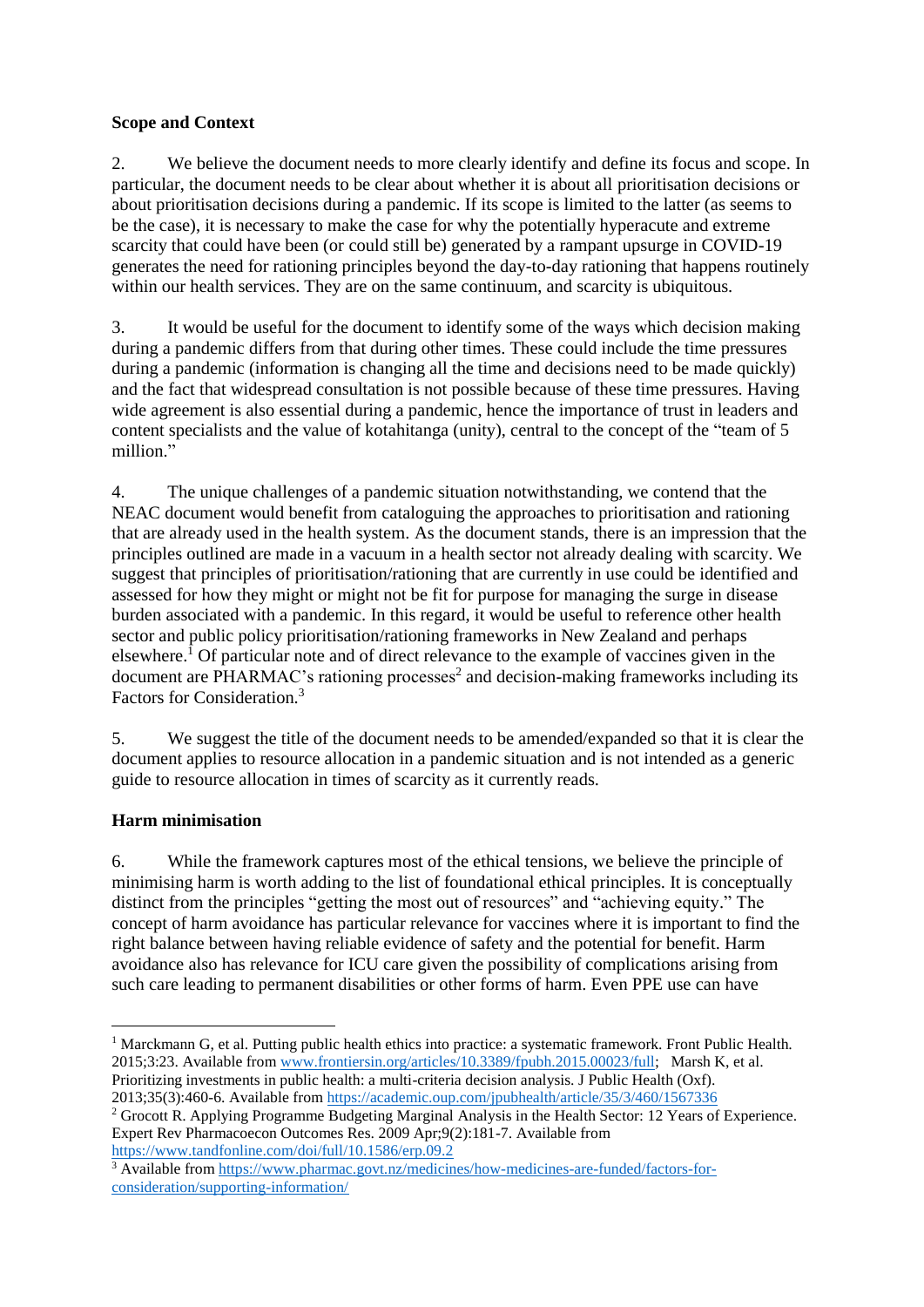unintended negative consequences and so should take into account the principle of minimising harm. For example, during the Ebola epidemic, full coverall suits were found to increase risk due to contamination during the doffing (suit removal) process.

## **Probability and impact to support risk management**

7. Decision making around resource allocation in the setting of COVID-19 is closely associated with risk management. It may be helpful to develop this idea further in the framework and to introduce concepts of probability and impact to supplement the principles already provided. Some risks may have low probability but high impact. Such risks can be particularly difficult to manage, and it can therefore be helpful to define the nature of the risks being considered. While judgements about probability are science based or at least evidence informed, judgements about impact involve a combination of evidence and science (what could happen?) as well as values (how much does it matter?).

# **Access to appropriate scientific and technical advice**

8. Informed decision making, particularly around management of infectious disease risk, requires an in-depth technical understanding and knowledge of the available scientific evidence which can then be used to inform cultural and personal value judgements about the 'best' resource allocation. We suggest that this dimension needs to be borne in mind when considering the te Tiriti principles' application to resource allocation. We support the statement "Māori are key decision makers in the…response to pandemics or public health emergencies" (table 2) but believe that access to expert scientific advice is a necessary requirement for informed Māori selfdetermination, particularly in the context of a novel infectious disease where the evidence base is rapidly evolving and therefore particularly challenging to navigate. Access to appropriate technical expertise as well as appropriate representation is also vitally important for the decisionmaking groups that are being proposed.

# **Overarching framework**

9. The control of infectious disease epidemics requires a collective response. In an interconnected society, one person or group's risk management decisions have flow on effects for the risk experienced by others. With respect to the pandemic response, te Tiriti concepts of coordination, co-design and partnership are of key importance. These need to occur within a common overarching framework aiming to minimise overall clinical impact as well as inequities for Māori and other vulnerable groups.

# **Prioritising the people most in need**

10. There is a view that the principle of "prioritising the people most in need" is quite vague and therefore difficult to differentiate conceptually from the "getting the most out of resources" and "achieving equity" principles. This principle could be made more useful by defining it more clearly and explaining how it differs from the other principles listed. The accompanying bullet points in table 1 appear to conflate "prioritising the people most in need" with the other principles. For example, the third bullet point states: "One option is to give priority to individuals or groups in greatest need in order to restore them to an appropriate health threshold". Yet if this option is chosen, the principle becomes redundant because it falls under the "achieving equity" principle. While this principle seems to be relevant when considering ICU care, it essentially falls under the principle of "getting the most out of resources" due to excluding those who need ICU care but are unlikely to benefit due to having minimal chance of survival. As such, we suggest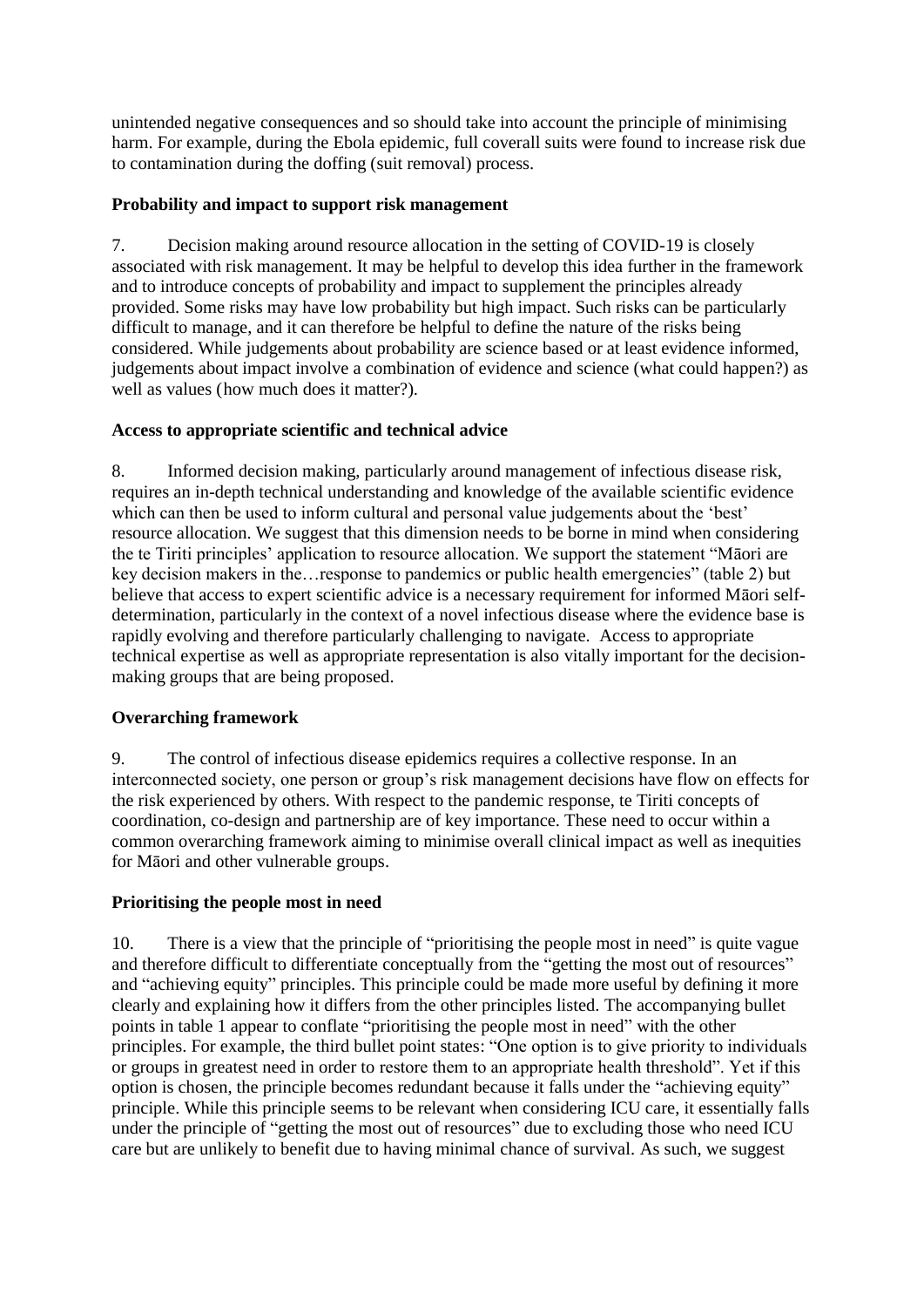removing this principle unless it can be clearly differentiated in a way that makes it useful as a practical aid to decision making.

## **Prioritising PPE and vaccines for healthcare workers**

11. We believe that it would be useful for the document to identify an additional argument for prioritising PPE and vaccines for healthcare workers—namely, the risk that healthcare workers themselves may become vectors of disease to vulnerable patient groups, particularly in the hospital setting (eg, young cancer patients who are immunocompromised due to chemotherapy). Thus, vaccinating healthcare workers arguably has wider population health benefits and possibly equity benefits (based on the assumption that disadvantaged groups are more likely to be exposed to healthcare workers should they become infected). With respect to PPE, we suggest that it would also be useful for the document to identify, as a separate ethical responsibility, the duty of care and employer obligation to provide safe workplaces under the Health and Safety at Work Act 2015.

#### **Distinguishing between ethical values that inform how decisions are made and what decisions are made.**

12. We note that this document builds on the work of *Getting Through Together*. <sup>4</sup> One of the strengths of this earlier resource is that it distinguishes between ethical values that inform how we make decisions and ethical values to inform what decisions are made. This is important because the way we make decisions is arguably as important as the decisions that we make. While many of the ethical values on how we make decisions are included in the narrative of the current document, we suggest it would be useful to tabulate these in the same way as in *Getting Through Together*.

#### **Social worth**

1

13. We note that the document refers to the concept of social worth in the example on PPE, stating that: "Social worth is not typically an acceptable criterion for distributing health care resources and should be invoked only if absolutely necessary and justified in limited circumstances." We do not believe social worth is an acceptable principle. However, we do see value in the utilitarian principle, whereby certain peoples' skills are of critical importance for society as a whole, and we believe it reasonable for the document to identify this.

# **Quality-adjusted life year (QALY) measure**

14. We believe the document incorrectly dismisses the use of QALYs. For example, on page 14, it states: "Screening measures, including the quality-adjusted life year (QALY) measure, must be avoided as they are inherently biased against people with disabilities". And in table 3 on page 18, it states: "Need to ensure that disability status and age are not used as proxies for capacity to benefit and that QALY assessments are excluded." It is important to note that QALYs themselves are simply a metric (like age, weight or cardiovascular risk score). The issue is not the QALY metric per se but how they are used. In dismissing the use of QALYs, the document conflates a potentially useful value-free metric with how that metric is then used for allocating resources. QALYs can both disadvantage and advantage certain groups depending on how they are used. By way of explanation, QALYs incorporate both quality of life and longevity/loss of life potential– which relates to age. As such, depending on how they are used, then can either discriminate positively or negatively against people with poorer baseline quality of life such as people with

<sup>4</sup> Available from [https://neac.health.govt.nz/publications-and-resources/neac-publications/getting-through](https://neac.health.govt.nz/publications-and-resources/neac-publications/getting-through-together-ethical-values-pandemic)[together-ethical-values-pandemic](https://neac.health.govt.nz/publications-and-resources/neac-publications/getting-through-together-ethical-values-pandemic)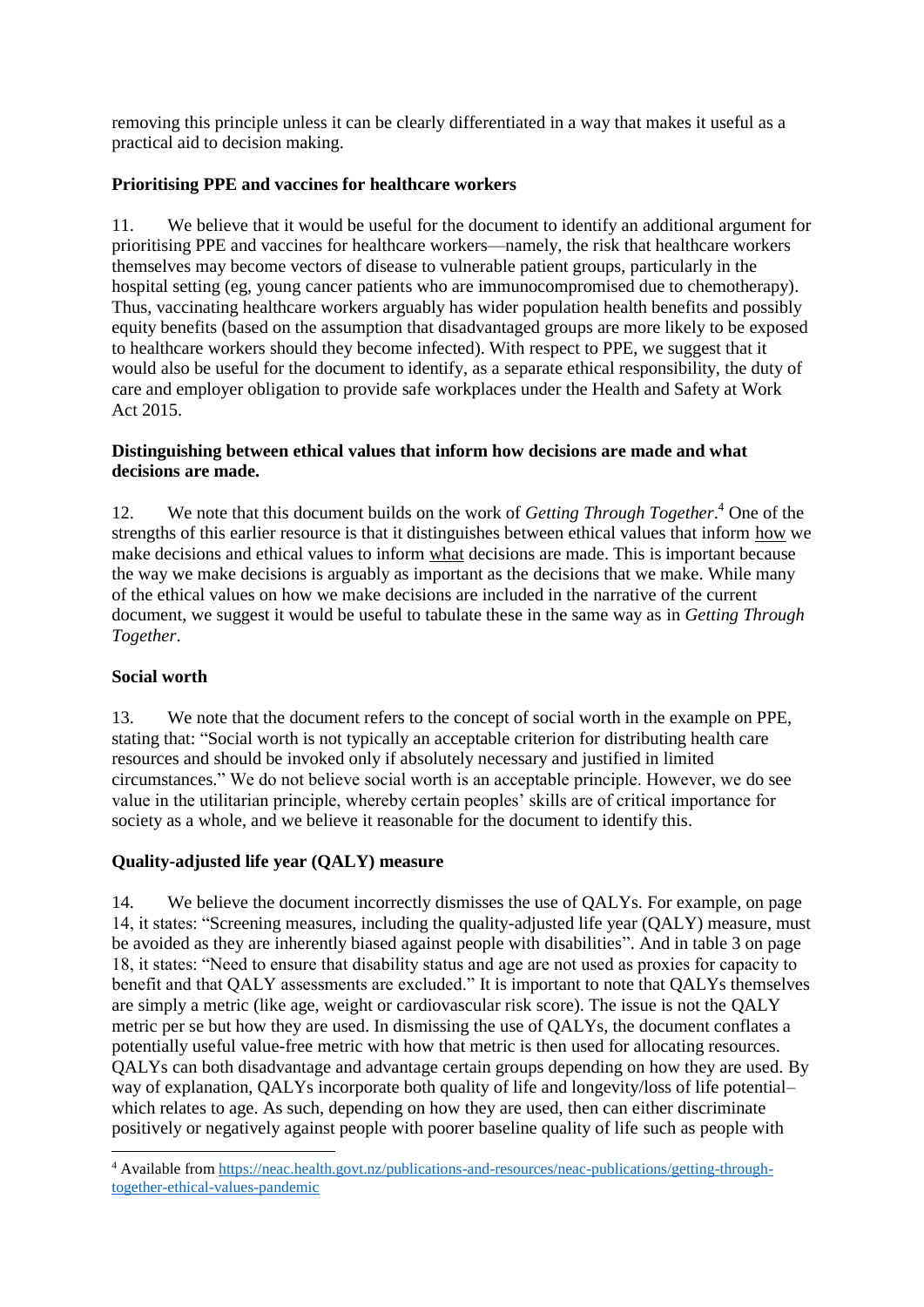disabilities. If used in a Utilitarian frame, maximising total health years gained regardless from whom (as OALY gains), then people with disabilities and co-morbidities will be disadvantaged. But if used in a Rawlsian frame to identify people worst off to begin with, QALYs (lost to begin with), then the same people are advantaged. We suggest NEAC reflect this in the document by amending its wording on QALYs. We refer to our appendix for further discussion of QALYs and how they are used.

## **Establishment of decision-making group(s)**

15. The proposal that a "decision-making group be established in appropriate health services institutions at both the national and local level, as necessary" is problematic. There are practical challenges associated with establishing decision-making groups at the local level. Decisions are made by the people with authority to make decisions, who are then responsible for the outcome of their decisions. There is usually a chain of delegated authority and accountability provisions. In the examples in the document, the decision makers currently are the directors of ICUs (in allocating ICU beds and ventilators), the Director General of Health and the CEOs of DHBs (in distributing the Government's stock of PPE), and PHARMAC (in deciding who will receive a vaccine).

16. Concerns have been raised that regional variability arising from the establishment of local decision-making groups could result in postcode healthcare whereby a person's location determines the healthcare they receive during a pandemic. To mitigate against this, we suggest that it would be useful to provide national direction or support for Clinical Ethics Advisory Groups at each DHB. Such groups could support decision makers in allocating resources in an equitable way during a pandemic. We also suggest that it would be useful for the document to reference the New Zealand Influenza Pandemic Plan which had ethical considerations at the top of their list of key issues.<sup>5</sup> With respect to decisions relating to traditional public health interventions, we also draw attention to the Public Health Association's Te Ture Whakaruruhau Code of Ethical Principles. 6

# **Wider scope**

17. Although perhaps outside the scope of NEAC and this document, it may be worthwhile alluding to the trade-offs that occur between disease control during a pandemic (especially in the face of uncertainty) and health losses associated with disease control activities. For example, while lockdown successfully interrupted the chain of transmission of COVID-19 and averted a deluge of hospitalisations, the economic consequences of the lockdown include increased unemployment with associated adverse consequences for mental health and well-being.

# **Other matters**

**.** 

18. We assume that feedback on the specific Māori aspects of this paper has been sought from the National Māori Pandemic Group Te Rōpū Whakakaupapa Urutā.<sup>7</sup>

19. On page 11, with respect to the allocation of resources, the document appears to confuse public health with publicly funded health services and infection control. This needs to be clarified further as PPE is not public health or a public health resource. PPE is really a concern in an

<sup>5</sup> Available from [https://www.health.govt.nz/system/files/documents/publications/influenza-pandemic-plan](https://www.health.govt.nz/system/files/documents/publications/influenza-pandemic-plan-framework-action-2nd-edn-aug17.pdf)[framework-action-2nd-edn-aug17.pdf](https://www.health.govt.nz/system/files/documents/publications/influenza-pandemic-plan-framework-action-2nd-edn-aug17.pdf)

<sup>6</sup> Available from<https://www.pha.org.nz/page-18201>

<sup>7</sup> <https://www.uruta.maori.nz/>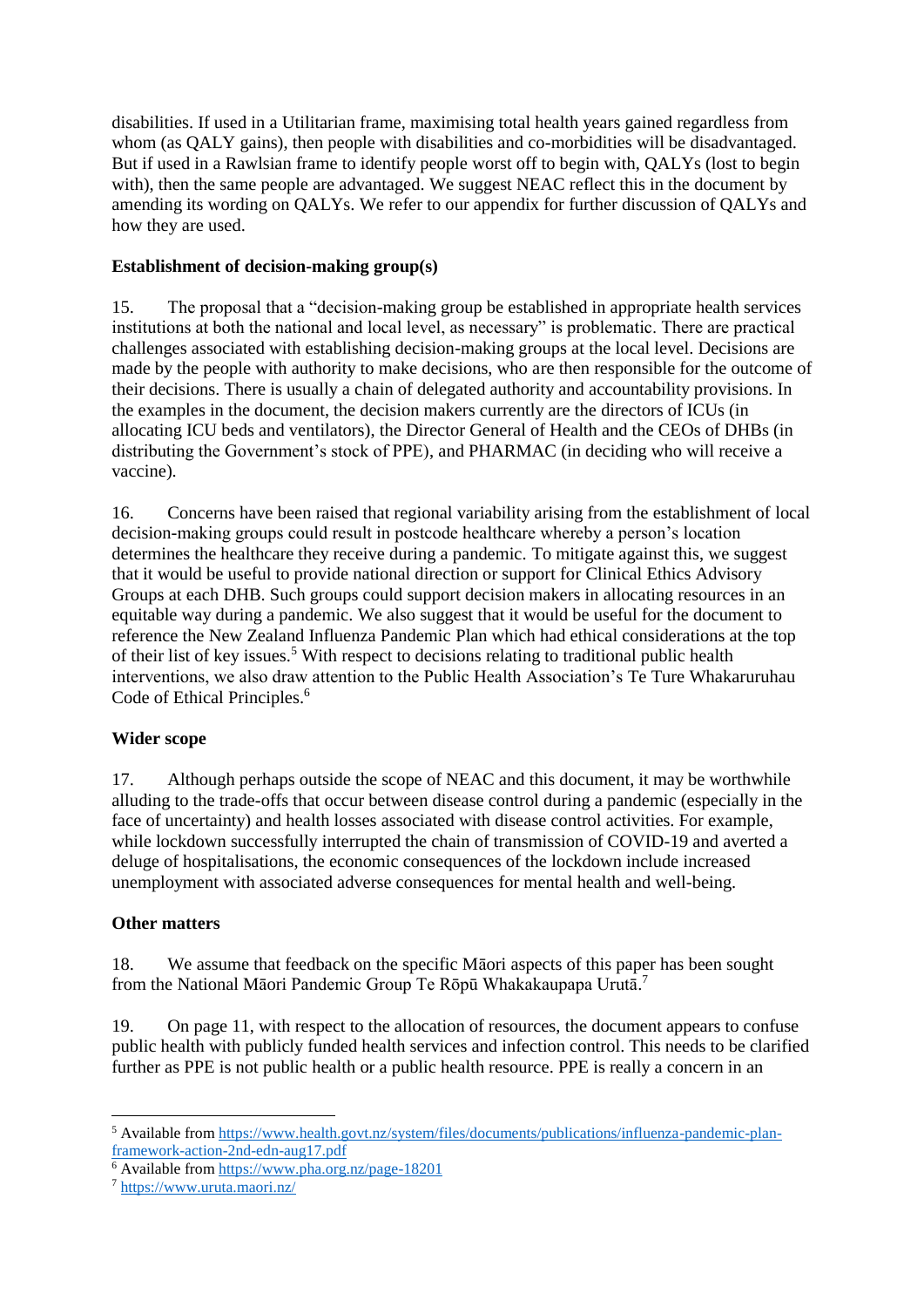infectious disease outbreak or pandemic and is not necessarily relevant in resource scarcity in other contexts.

20. We believe that the Ministry of Health should be required to publish data around who is accessing different parts of the pandemic service and outcomes (eg, COVID-19 testing, hospitalisation, mortality) and who is not getting the services (eg, who is sent home without treatment if hospitals are at capacity). These data should be reported by ethnicity, age, DHB of domicile, gender, etc.

21. In paragraph 1 on page 4, we suggest that lower socioeconomic groups be added to the list of factors that make people more vulnerable during the COVID-19 pandemic.

22. On page 13, there is a statement that NEAC agrees that there are no ethically defensible groups to prioritise an infected patient over any patient who is not infected (University of Sydney 2020). We seek clarification on whether this view has taken into account the greater public good arising from the treatment of patients with COVID-19. If treating a patient with COVID-19 prevents spread of the virus to potentially thousands of others, then there is a view that these patients should be prioritised over non-infected patients.

23. In paragraph 2 on page 14, there is a statement: "It is important that all organisations inform the public about any changes to standards of care before such changes are introduced" (University of Sydney). It has been pointed out that this has certainly not been done to date. For example, some cardiac patients have been discharged earlier or been changed from coronary artery bypass grafting (CABG) to percutaneous coronary intervention to prevent some patients going to ICU after CABG surgery and preserve beds for possible COVID-19 patients.

24. In paragraph 2 on page 15, we suggest that "older patients" be added to the list of groups that are disadvantaged such that the sentence reads: "Current approaches for guidelines for access to ventilators and ICU beds use comorbid conditions, future life expectancy and health and public safety workers' status as the key determinants for prioritisation – all of which disadvantage lower socioeconomic status, Māori, Pacific peoples, older patients and people with disability".

25. On page 25, in the second paragraph under the heading 'All people are equally deserving of care', there is a typo in the first sentence. This should be "regardless of their immigration status' not "regardless if their immigration status".

26. While the document uses the examples of ICU allocation, PPE allocation and vaccine allocation, there are a number of other situations during a pandemic that present ethical challenges that it may be useful for the document to consider. These include attendance at funerals and tangihanga and being able to visit dying whānau in rest homes.

# **Consultation process and next steps**

27. It is concerning that the document appears to already be published in its final form. We would have appreciated the opportunity to provide feedback at an earlier stage on a draft version of the document. We would welcome clarification of the next steps including whether the document will be revised to address the issues that have been raised during consultation.

We hope our feedback is helpful.